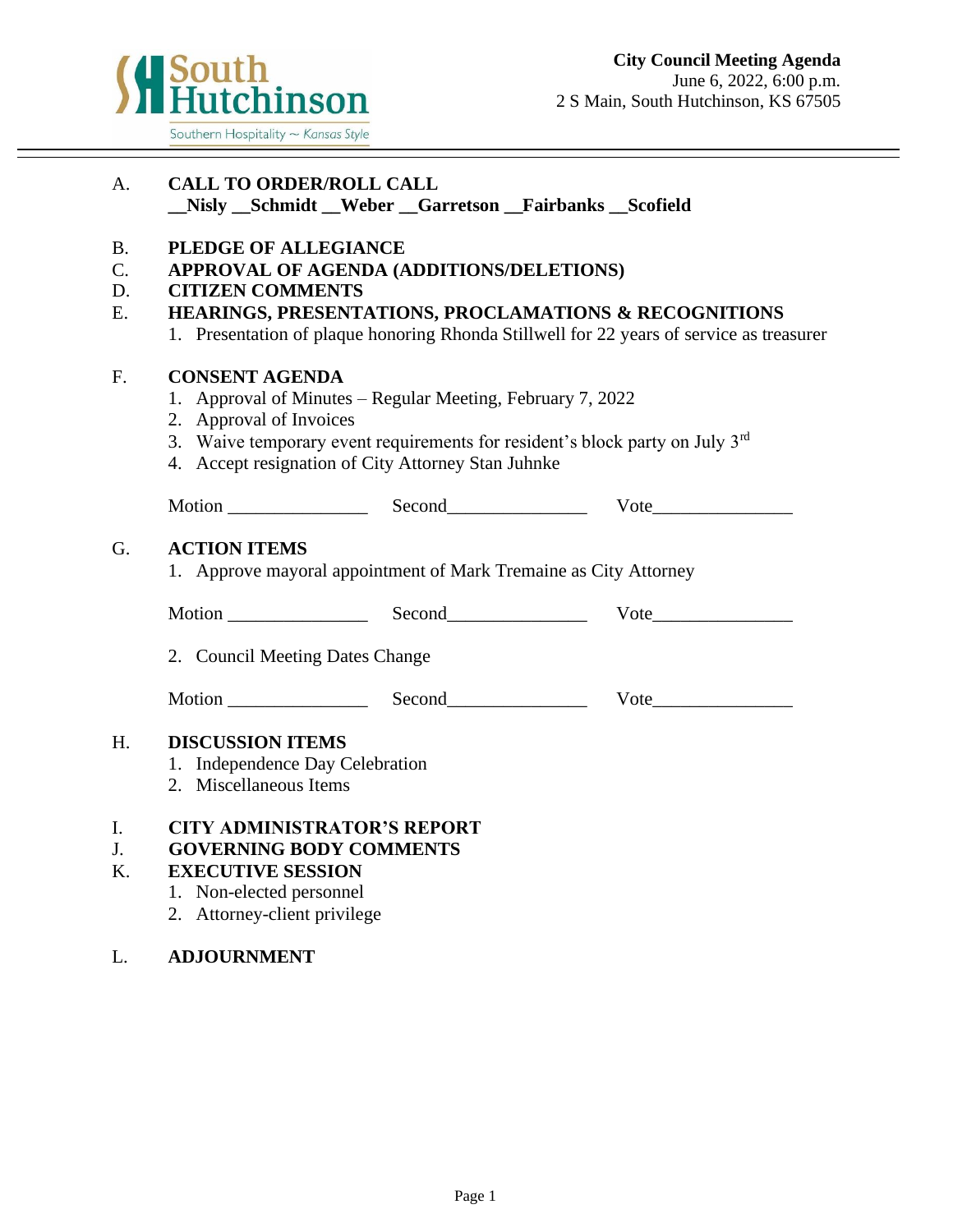

ITEM: F 1-4

| <b>Meeting Date:</b> | June 6, 2022                      |
|----------------------|-----------------------------------|
| Department:          | Administration                    |
| <b>Prepared By:</b>  | Joseph Turner, City Administrator |
| <b>Agenda Title:</b> | Consent Agenda                    |

**Background/Analysis** –Consent agendas are designed to take routine business items, non-controversial items, and other matters where a consensus has been reached and combine them into one single motion and vote. Items on the consent agenda should not be discussed or debated by the governing body. Any member of the governing body may elect to pull an item from the consent agenda for a separate vote.

Notable Items:

- Approval of Minutes from May 16, 2022 regular meeting
- Approval of Invoices

Notable Items:

- o McCullough bill finalizes Avenue F Waterline Project
- o Zenor Electric bill (\$27,002) for wind damage repairs at baseball field
- o EZ-Lift Door (\$2,405) wind storm damage repairs
- o Clean Infusion (\$40,698) finished wastewater plant project/upgrades
- o Allen Samuels (\$36,926) for patrol vehicle (still needs upfitting)
	- USDA grant covering up to 55% of these costs
- Waive temporary event permit requirements for community block party organized by Darrin Pickering and scheduled for Sunday, July 3<sup>rd</sup> on Savannah Dr.
- Accept resignation of City Attorney Stan Juhnke

**Recommendation** – Motion to approve the consent agenda as presented.

**Exhibit A** – Minutes from May 16, 2022 Regular Meeting **Exhibit B** – AP Invoices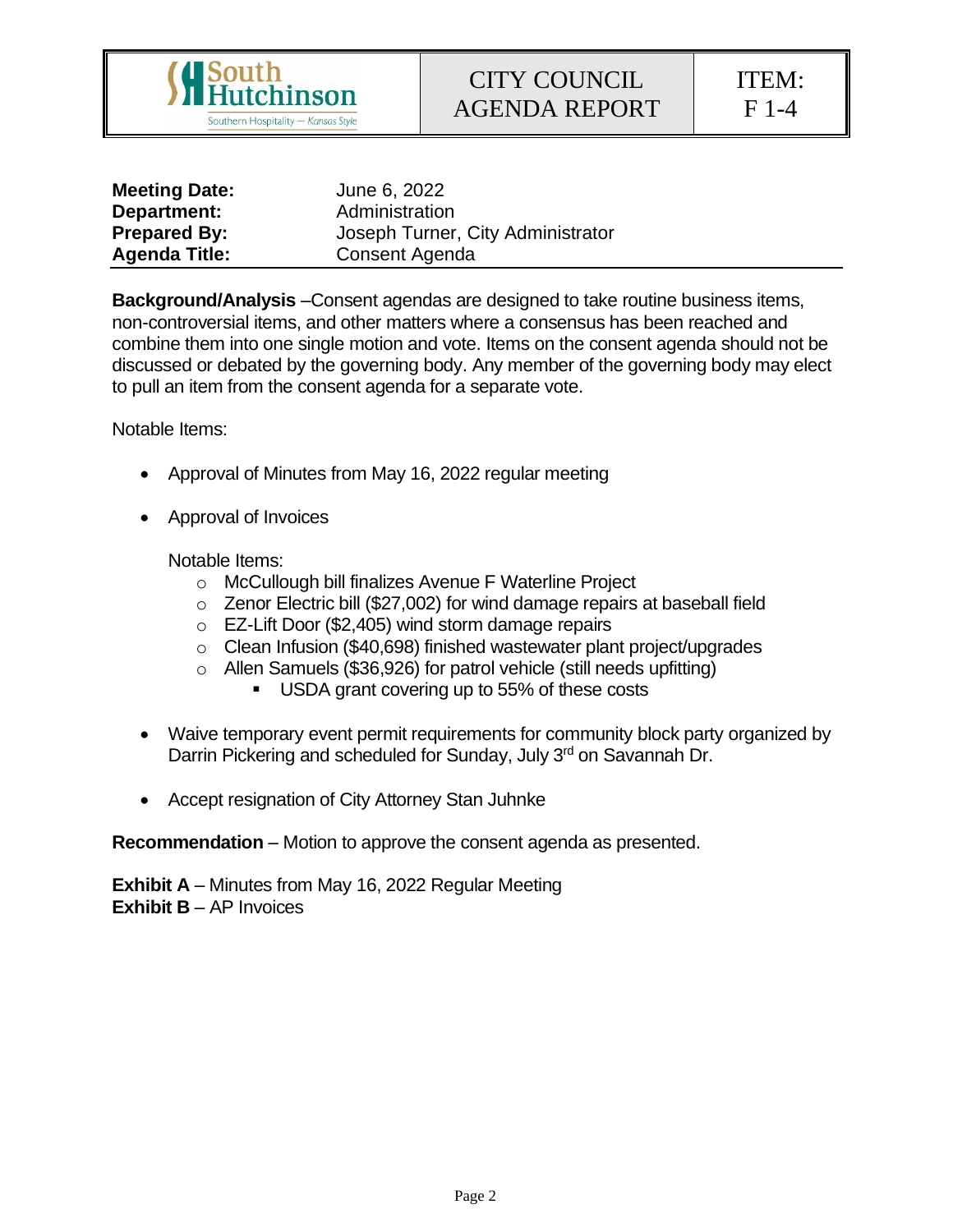

## A. **CALL TO ORDER/ROLL CALL X Nisly X Schmidt \_\_ Weber X Garretson X Fairbanks X Scofield**

## B. **PLEDGE OF ALLEGIANCE**

- C. **APPROVAL OF AGENDA (ADDITIONS/DELETIONS)**
- D. **CITIZEN COMMENTS-Mike Robinson regarding court issue**
- E. **HEARINGS, PRESENTATIONS, PROCLAMATIONS & RECOGNITIONS**

## F. **CONSENT AGENDA**

- 1. Approval of Minutes Regular Meeting, May 2, 2022
- 2. Approval of Invoices
- 3. Appoint Matt Mock to Planning Commission "Out-of-town Representative" Motion: Schmidt Second: Garretson Vote: 4-0

## G. **ACTION ITEMS**

1. Accept Resignation of Treasurer Rhonda Stillwell/Remove from Bank Accounts

Action: Motion to accept resignation of Rhonda Stillwell and remove her as Signer to all accounts at Simmons Bank. Motion: Schmidt Second: Scofield Vote: 4-0

2. Appoint Sheila Stevens as Treasurer/Add her to Bank Accounts

Action: Motion to appoint Sheila Stevens as Treasurer and add her as a Signer to all accounts at Simmons Bank. Motion: Scofield Second: Fairbanks Vote: 4-0

3. Resolution No. 22-588 – Acceptance of USDA Grant Funds & Requirements

Action: Motion to approve Resolution No. 22-588 – Acceptance of USDA Grant Funds & Requirements and authorize the Mayor and City Clerk to sign related documents.

Motion: Scofield Second: Fairbanks Vote: 4-0

## **[Mayor Nisly will call for a 5-minute recess to sign documents.]**

## H. **DISCUSSION ITEMS**

- 1. July 4th Fireworks Show Update-Market South Hutch will make a donation
- 2. Economic Development Discussion
- 3. 2022 Financials Check-In-Revenue and Expenses for the quarter
- 4. Miscellaneous Items-FEMA flood paperwork, Water Tower RFP, KDHE compliance, June 24 Audit and Water Rights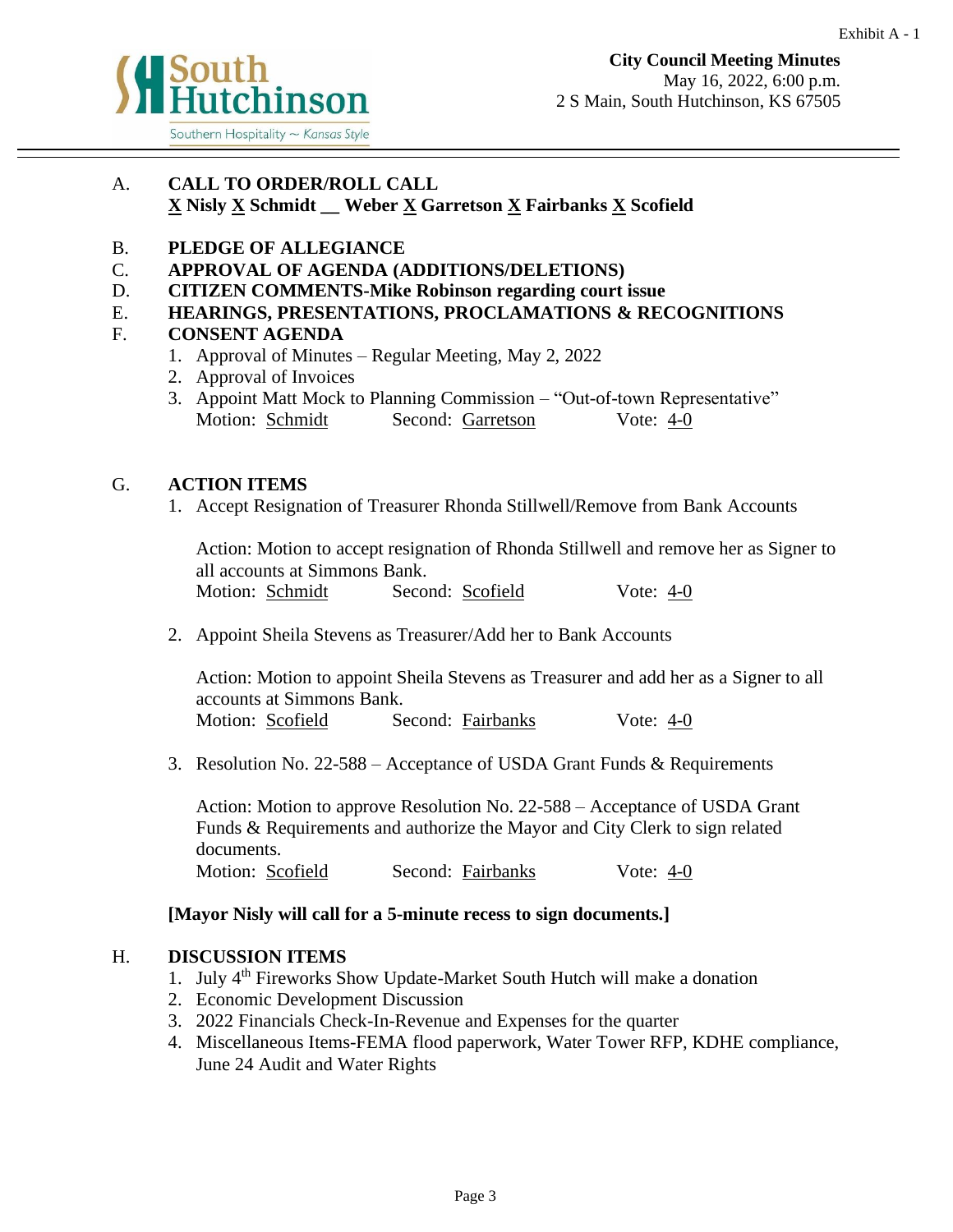### I. **CITY ADMINISTRATOR'S REPORT**

## J. **GOVERNING BODY COMMENTS**

#### K. **EXECUTIVE SESSION**

### **1. Non-elected personnel**

Motion for an executive session pursuant to K.S.A. 75-4319 to discuss Non-elected personnel for 10 minutes.

| <b>Motion:</b> Schmidt | <b>Second:</b> Garretson                           | <b><i>Vote</i></b> : 4-0 |
|------------------------|----------------------------------------------------|--------------------------|
|                        | Motion was made to call the meeting back to order. |                          |
| <b>Motion: Schmidt</b> | Second: Garretson                                  | <i>Vote</i> : $4-0$      |

## **2. Non-elected personnel**

Motion for an executive session pursuant to K.S.A. 75-4319 to discuss Non-elected personnel for 12 minutes.

| <b>Motion: Schmidt</b> | <i>Second:</i> Garretson                           | <b><i>Vote</i></b> : 4-0 |
|------------------------|----------------------------------------------------|--------------------------|
|                        | Motion was made to call the meeting back to order. |                          |
| <i>Motion: Schmidt</i> | <b>Second:</b> Garretson                           | <i>Vote</i> : $4-0$      |

### **3. Real Property**

Motion for an executive session pursuant to K.S.A. 75-4319 to discuss Real Property for 5 minutes.

| <b>Motion:</b> Schmidt | <b>Second:</b> Garretson                                                | <b>Vote:</b> 4-0         |
|------------------------|-------------------------------------------------------------------------|--------------------------|
| <b>Motion: Schmidt</b> | Motion was made to call the meeting back to order.<br>Second: Fairbanks | <b><i>Vote</i></b> : 4-0 |
| <b>ADJOURNMENT</b>     |                                                                         |                          |
| <b>Motion: Schmidt</b> | <b>Second:</b> Faribanks                                                | <i>Vote</i> : 4-0        |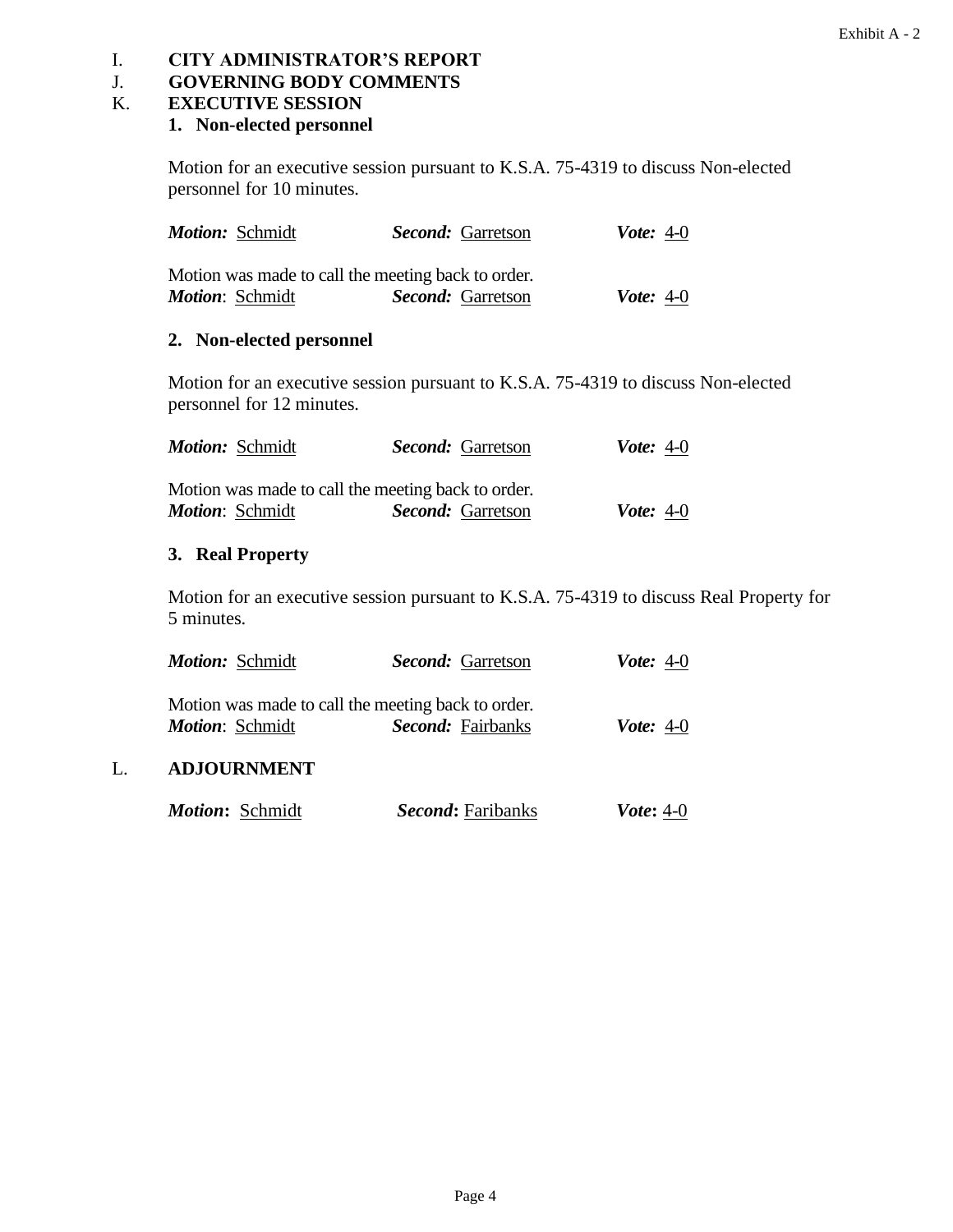## **Invoice Approval List June 6, 2022**

| <b>Gen Gov</b>               | <b>Description</b>                                    | Vendor                             | Inv. Amt           |
|------------------------------|-------------------------------------------------------|------------------------------------|--------------------|
| 101-101-6000                 | <b>Phone System</b>                                   | Vaspian                            | \$118.50           |
| 101-101-6002                 | <b>Computer Support</b>                               | Leading Edge Technology            | \$111.00           |
| 101-101-6002                 | CMB fee to State                                      | <b>KS Dept of Revenue</b>          | \$25.00            |
| 101-101-6002                 | <b>Audit and Financial Services</b>                   | Lindburg Vogel Pierce Faris        | \$14,700.00        |
| 101-101-6003                 | Cleaning contract                                     | FreshCo                            | \$150.00           |
| 101-101-6004                 | Plaque-Rhonda                                         | <b>Apollo Engraving</b>            | \$105.20           |
| 101-101-6004                 | Shredding                                             | <b>Underground Vaults</b>          | \$45.00            |
| 101-101-7000                 | Dog tag license receipts                              | <b>Wayne's Printing</b>            | \$117.50           |
| 101-101-7002                 | Water                                                 | Culligan                           | \$20.25            |
| 101-101-7005                 | Reimbursement                                         | Joseph Turner                      | \$350.00           |
|                              |                                                       |                                    | \$15,742.45        |
| <b>Police</b>                | <b>Description</b>                                    | Vendor                             | Inv. Amt           |
| 101-102-6000                 | <b>Phone System</b>                                   | Vaspian                            | \$288.00           |
| 101-102-6002                 | <b>Computer Support</b>                               | <b>Leading Edge Technology</b>     | \$872.51           |
| 101-102-6002                 | Amazon membership & shipping                          | <b>First Bank Card</b>             | \$30.49            |
| 101-102-6003                 | Repair urinal                                         | Gibbys Sewer & Drain               | \$190.96           |
| 101-102-6004                 | Shredding                                             | <b>Underground Vaults</b>          | \$45.00            |
| 101-102-6004                 | Gun and evidence supplies                             | <b>First Bank Card</b>             | \$237.18           |
| 101-102-7000                 | Cartridge                                             | <b>Better Image</b>                | \$165.00           |
| 101-102-7003                 | Fuel                                                  | Bridgman                           | \$1,154.48         |
| 101-102-7009                 | Swat hoodie and t-shirts                              | <b>Atomic Sports</b>               | \$52.40            |
| 101-102-7009                 | Tourniquet vest                                       | <b>First Bank Card</b>             | \$11.94            |
| 101-102-7009                 | Helmet and headset                                    | <b>ABM Supply</b>                  | \$1,315.00         |
|                              |                                                       |                                    | \$4,362.96         |
| <b>Street</b>                | <b>Description</b>                                    | Vendor                             | Inv. Amt           |
| 101-103-6000                 | Phone System                                          | Vaspian                            | \$85.00            |
| 101-103-6002                 | <b>Computer Support</b>                               | Leading Edge Technology            | \$96.67            |
| 101-103-6002                 | Drug test                                             | <b>Hutchinson Clinic</b><br>Schwab | \$50.00            |
|                              |                                                       |                                    |                    |
| 101-103-6002                 | Annual KDOT bridge inspection                         |                                    | \$200.00           |
| 101-103-6003                 | Uniform cleaning                                      | <b>Unifirst</b>                    | \$100.47           |
| 101-103-7003                 | Fuel                                                  | Bridgman                           | \$277.30           |
|                              |                                                       |                                    | \$809.44           |
| <b>Fire</b>                  | <b>Description</b>                                    | Vendor                             | Inv. Amt           |
| 101-104-6000                 | <b>Phone System</b>                                   | Vaspian                            | \$67.50            |
| 101-104-6002                 | Computer support                                      | <b>Leading Edge Technology</b>     | \$106.23           |
| 101-104-6002                 | Lube & oil door                                       | <b>Cheney Door</b>                 | \$112.00           |
| 101-104-6003                 | Hydrogen sulfide sensor                               | Durawear                           | \$334.28           |
| 101-104-6003                 | Lights                                                | <b>Unruh Fire</b>                  | \$175.54           |
| 101-104-6003                 | V-Belt                                                | O'Reilly                           | \$25.11            |
| 101-104-6004                 | Keys and rings                                        | Westlake                           | \$32.50            |
| 101-104-6004                 | Ladder end cover                                      | Witmer                             | \$100.59           |
| 101-104-7001                 | Pizza                                                 | First Bank Card                    | \$248.89           |
| 101-104-7002                 | Gasket, valve                                         | Westlake                           | \$40.32            |
| 101-104-7002                 | Water                                                 | Culligan                           | \$10.60            |
| 101-104-7002                 | Water, cleaning supplies                              | First Bank Card<br>Witmer          | \$68.99            |
| 101-104-7002                 | Name tags<br>Fuel                                     |                                    | \$147.23           |
| 101-104-7003<br>101-104-7004 |                                                       | Bridgman                           | \$73.91            |
| 101-104-7004                 | Wraps, sponges, test strips<br>Solution and ice packs | First Bank Card<br>Witmer          | \$86.10<br>\$78.25 |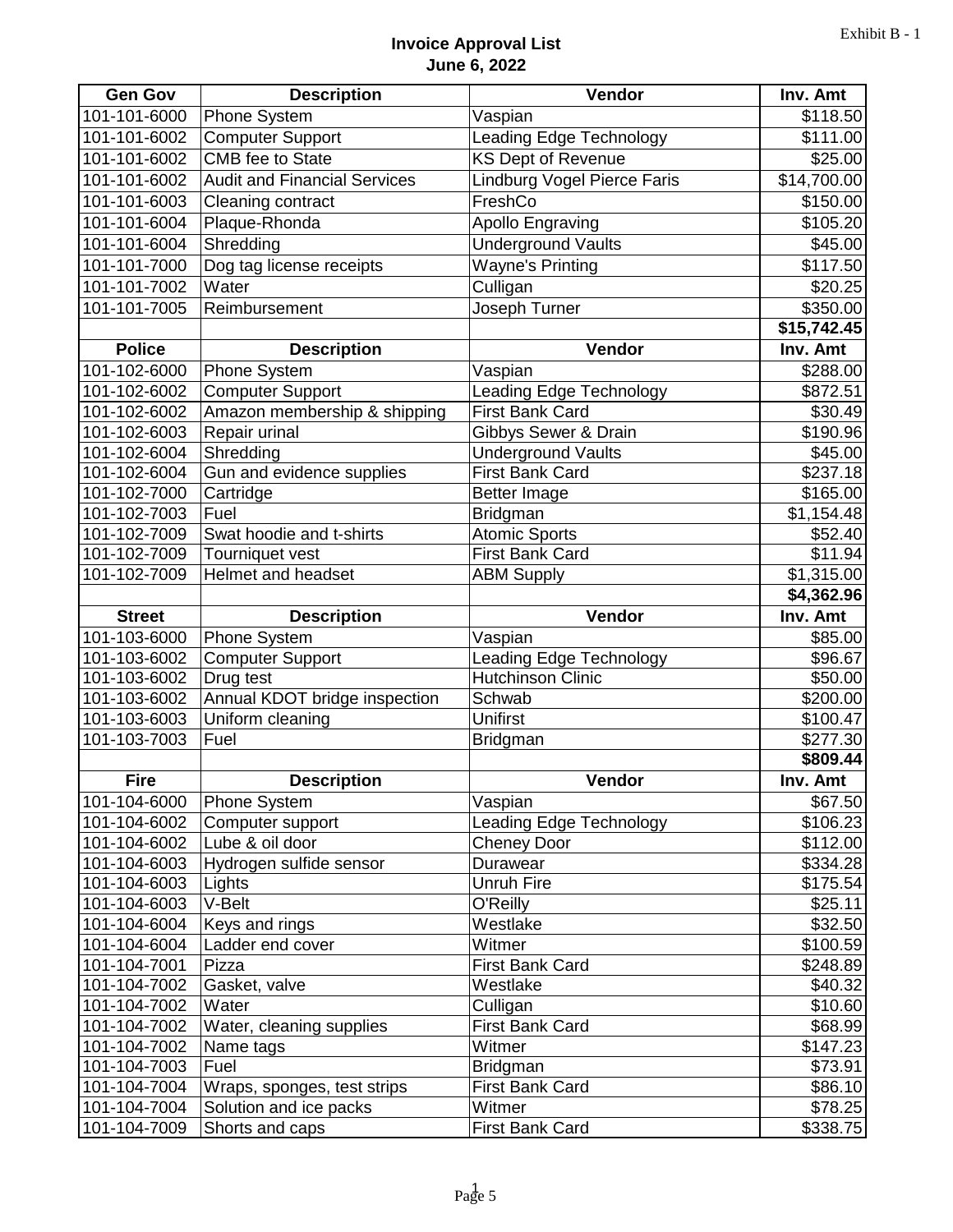## **Invoice Approval List June 6, 2022**

| 101-104-7015<br>Laptop |                                  | <b>First Bank Card</b>         | \$212.92    |
|------------------------|----------------------------------|--------------------------------|-------------|
| 101-104-8000           | Helmet                           | Witmer                         | \$387.14    |
|                        |                                  |                                | \$2,646.85  |
| <b>Park</b>            | <b>Description</b>               | <b>Vendor</b>                  | Inv. Amt    |
| 101-105-6003           | Cleaning contract                | FreshCo                        | \$50.00     |
| 101-105-7002           | <b>Batteries</b>                 | <b>Dynamic Electronics</b>     | \$26.00     |
|                        |                                  |                                | \$76.00     |
| <b>Court</b>           | <b>Description</b>               | Vendor                         | Inv. Amt    |
| 101-106-6004           | <b>Inmate Care</b>               | Hutchinson Regional            | \$22.00     |
| 101-106-6004           | <b>Retrievals</b>                | <b>Underground Vaults</b>      | \$38.75     |
| 101-106-6016           | <b>Judge Service</b>             | Larry Bolton                   | \$1,100.00  |
| 101-106-6016           | Attorney service                 | <b>Rick Roberts</b>            | \$1,100.00  |
| 101-106-6018           | <b>Court Apt Atty</b>            | Regina Probst                  | \$75.00     |
| 101-106-6018           | <b>Court Apt Atty</b>            | Benjamin Fisher                | \$150.00    |
|                        |                                  |                                | \$2,485.75  |
| <b>Non-Dept</b>        | <b>Description</b>               | Vendor                         | Inv. Amt    |
| 101-109-6026           | <b>Refuse Payment</b>            | <b>Nisly</b>                   | \$8,848.73  |
|                        |                                  |                                | \$8,848.73  |
|                        |                                  | <b>GENERAL TOTAL</b>           | \$34,972.18 |
|                        |                                  |                                |             |
| <b>Water</b>           | <b>Description</b>               | Vendor                         | Inv. Amt    |
| 201-000-6000           | Locates                          | Kansas One Call                | \$15.00     |
| 201-000-6002           | <b>Computer Support</b>          | <b>Leading Edge Technology</b> | \$151.45    |
| 201-000-6002           | Bore at Sunnydell Circle         | <b>Appel Company</b>           | \$1,600.00  |
| 201-000-6003           | Uniform cleaning                 | <b>Unifirst</b>                | \$100.47    |
| 201-000-7002           | <b>Blue paint</b>                | <b>Crown Paint</b>             | \$197.28    |
| 201-000-7002           | Compressed gas                   | Airgas                         | \$107.01    |
| 201-000-7002           | Saddle, setters, ball curb       | Core Main                      | \$1,534.76  |
| 201-000-7002           | <b>Stamps</b>                    | <b>First Bank Card</b>         | \$204.35    |
| 201-000-7002           | Mortar                           | Lowe's                         | \$38.52     |
| 201-000-7003           | Fuel                             | Bridgman                       | \$203.20    |
|                        |                                  |                                | \$4,152.04  |
| <b>Water Emer</b>      | <b>Description</b>               | Vendor                         | Inv. Amt    |
| 204-000-6002           | Ave F waterline improvements     | McCullough                     | \$7,222.94  |
|                        |                                  |                                | \$7,222.94  |
| <b>Sewer</b>           | <b>Description</b>               | Vendor                         | Inv. Amt    |
| 301-000-6000           | Electric on new meter-irrigation | Evergy                         | \$57.99     |
| 301-000-6000           | Locates                          | Kansas One Call                | \$15.00     |
| 301-000-6002           | <b>Computer Support</b>          | <b>Leading Edge Technology</b> | \$151.45    |
| 301-000-6002           | Lab Analysis                     | <b>SDK</b>                     | \$1,338.00  |
| 301-000-6002           | Service belt press               | Zenor Electric                 | \$100.00    |
| 301-000-6002           | Wired in pump at WWTP            | <b>Stewart Electric</b>        | \$80.00     |
| 301-000-6003           | Uniform cleaning                 | Unifirst                       | \$100.46    |
| 301-000-6003           | Grit removal                     | Reno County Solid Waste        | \$41.00     |
| 301-000-7002           | Torch regulator                  | Airgas                         | \$50.00     |
| 301-000-7002           | <b>PVC</b>                       | Ferguson                       | \$48.57     |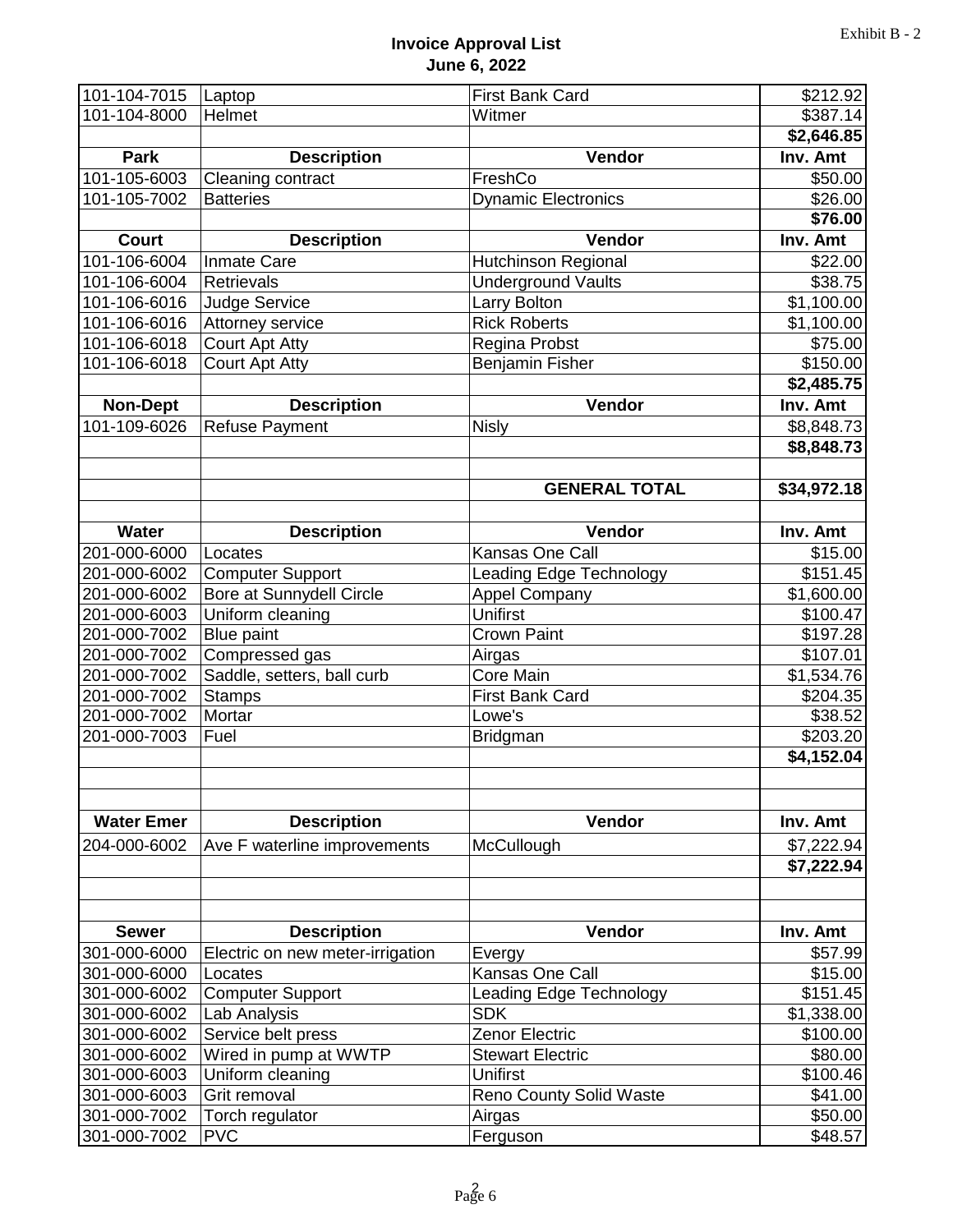## **Invoice Approval List June 6, 2022**

| 301-000-7002       | <b>Stamps</b>              | <b>First Bank Card</b> | \$204.35     |
|--------------------|----------------------------|------------------------|--------------|
| 301-000-7002       | Nuts, bolts and drill bits | Westlake               | \$89.97      |
| 301-000-7003       | Fuel                       | Bridgman               | \$62.04      |
|                    |                            |                        | \$2,338.83   |
| <b>ASAP</b>        | <b>Description</b>         | Vendor                 | Inv. Amt     |
| 801-000-6004       | Restitution                | South Hutch Municipal  | \$200.00     |
|                    |                            |                        | \$200.00     |
| <b>Com Ctr</b>     | <b>Description</b>         | Vendor                 | Inv. Amt     |
| 811-000-6004       | Replace belt on blower     | <b>Decker Mattison</b> | \$100.06     |
| 811-000-6004       | Cleaning contract          | FreshCo                | \$650.00     |
|                    |                            |                        | \$750.06     |
| <b>Equip Res</b>   | <b>Description</b>         | Vendor                 | Inv. Amt     |
| 901-000-8021       | 2022 Dodge Durango         | <b>Allen Samuels</b>   | \$36,926.00  |
|                    |                            |                        | \$36,926.00  |
| <b>Capital Imp</b> | <b>Description</b>         | Vendor                 | Inv. Amt     |
| 902-000-8024       | Lights and poles at Park   | Zenor Electric         | \$27,002.00  |
| 902-000-8024       | Repair fence at Park       | <b>EZ-Lift Door</b>    | \$2,405.00   |
| 902-000-8028       | Install new disc system    | Clean Infusion         | \$40,698.00  |
|                    |                            |                        | \$70,105.00  |
|                    |                            | <b>GRAND TOTAL</b>     | \$156,667.05 |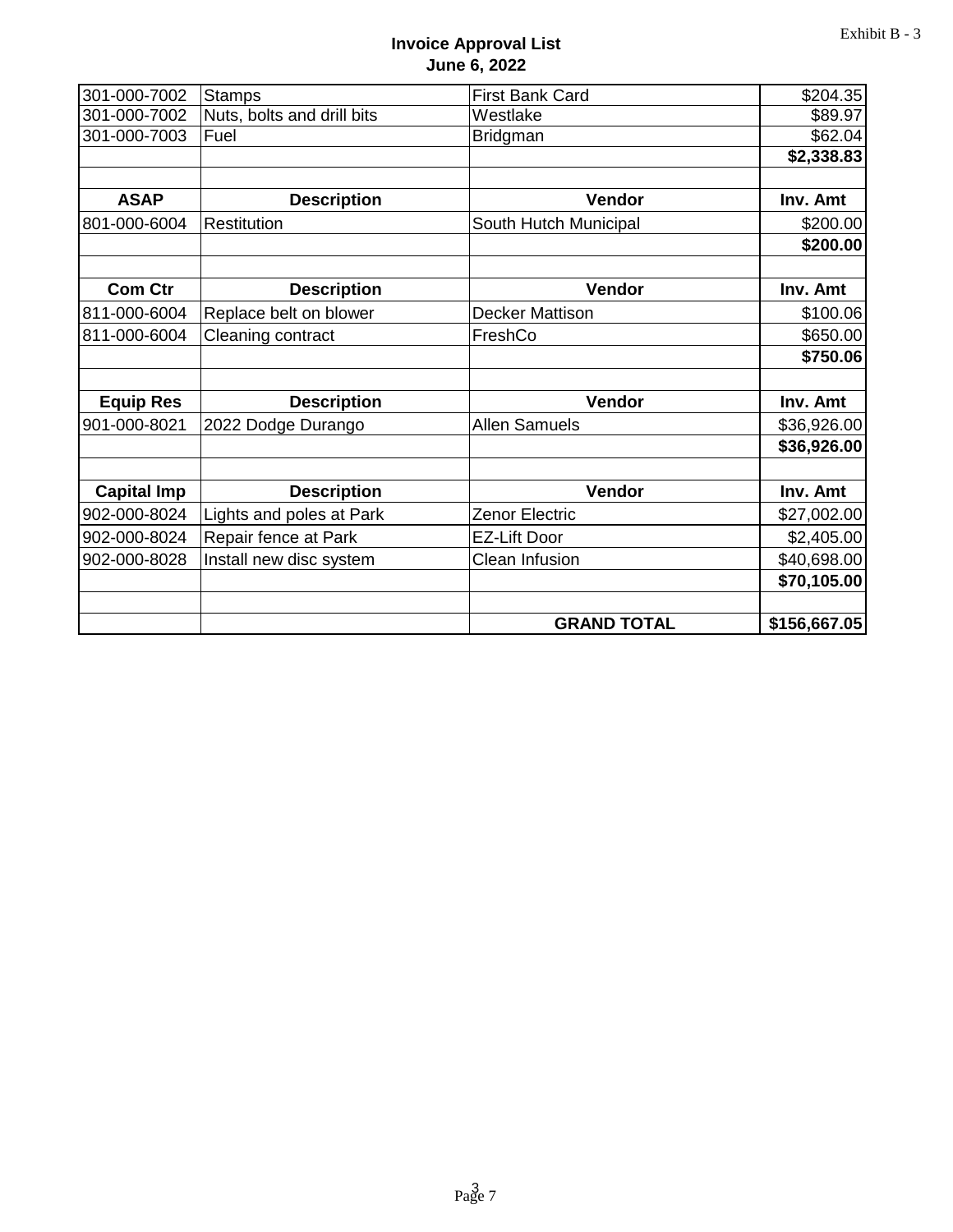

ITEM: G 2

| <b>Meeting Date:</b> | June 6, 2022                      |
|----------------------|-----------------------------------|
| Department:          | Administration                    |
| <b>Prepared By:</b>  | Joseph Turner, City Administrator |
| <b>Agenda Title:</b> | Appointment of New City Attorney  |

**Background/Analysis** – City Attorney Stan Juhnke informed Mayor Matt Nisly that he was resigning his position. We would like to thank him and his staff for their contributions to the City of South Hutchinson.

Mayor Nisly identified attorney Mark Tremaine as his mayoral appointment to fill this vacancy. Tremaine is Of Counsel with Bush, Bush & Shanelec and performs many city attorney duties on behalf of the firm for the City of Sterling. He previously served as the city attorney for the City of Lyons for nearly fifteen years.

He is also an associate professor at Sterling College serving in that capacity since 2014.

**Financial Impact** – None.

**Recommendation** – Staff recommends the council vote to approve the appointment of Mark Tremaine to the position of city attorney.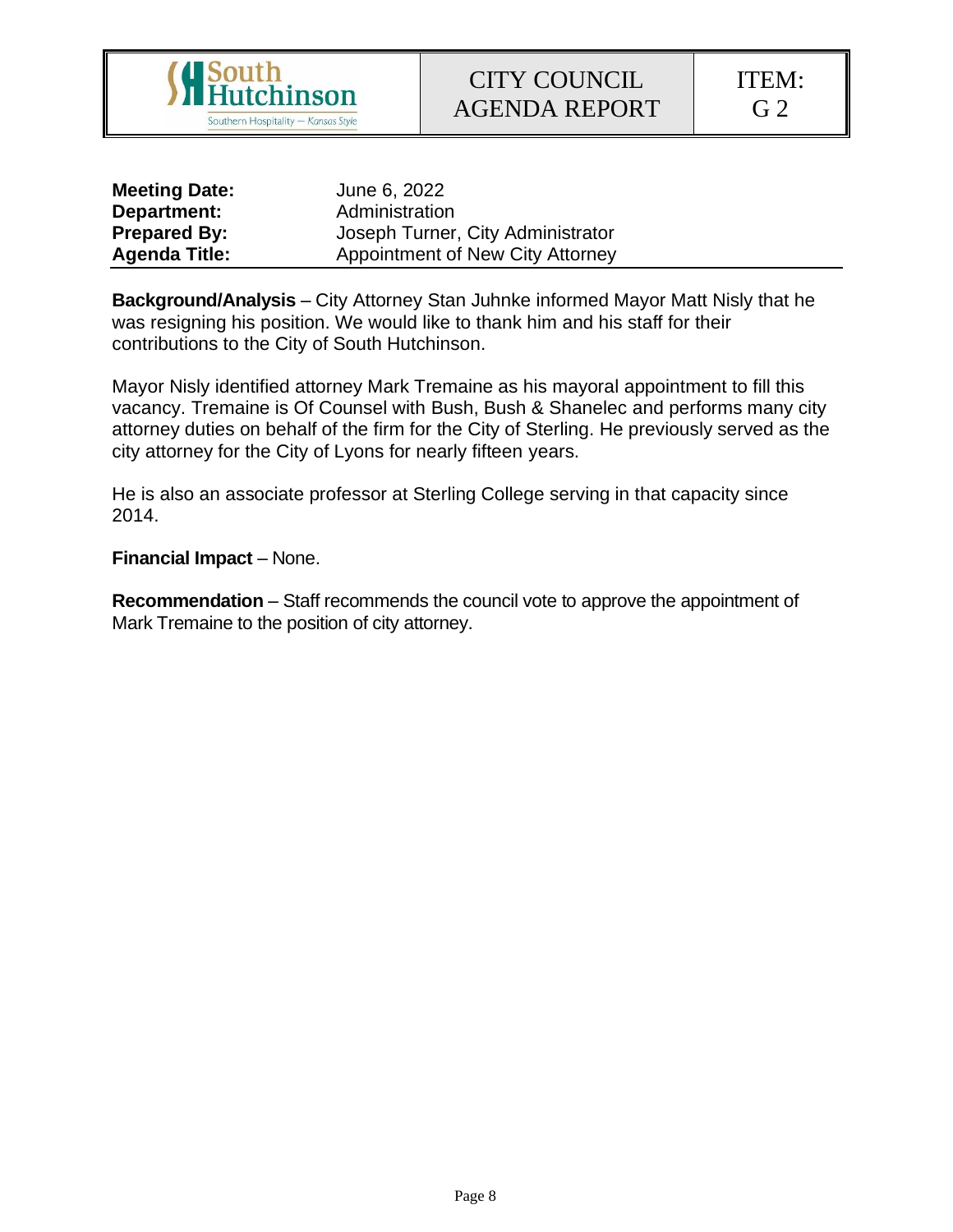

ITEM: G 2

| <b>Meeting Date:</b> | June 6, 2022                       |
|----------------------|------------------------------------|
| Department:          | Administration                     |
| <b>Prepared By:</b>  | Joseph Turner, City Administrator  |
| <b>Agenda Title:</b> | <b>Council Meeting Date Change</b> |

**Background/Analysis** – At the December 6, 2021 meeting, Council voted to move our Monday meetings that fall on a holiday to Wednesday of that week. This was primarily due to a scheduling conflict for our former city attorney.

Wednesdays create a conflict for our new city attorney.There are two remaining council dates impacted by this change:

Wednesday, July 6 Wednesday, September 7

I would ask that Council vote to move those Council dates to:

Tuesday, July 5 Tuesday, September 6

**Financial Impact** – None.

**Recommendation** – Staff recommends the council vote to move the July 6<sup>th</sup> and September  $7<sup>th</sup>$  council dates to July  $5<sup>th</sup>$  and September  $6<sup>th</sup>$ .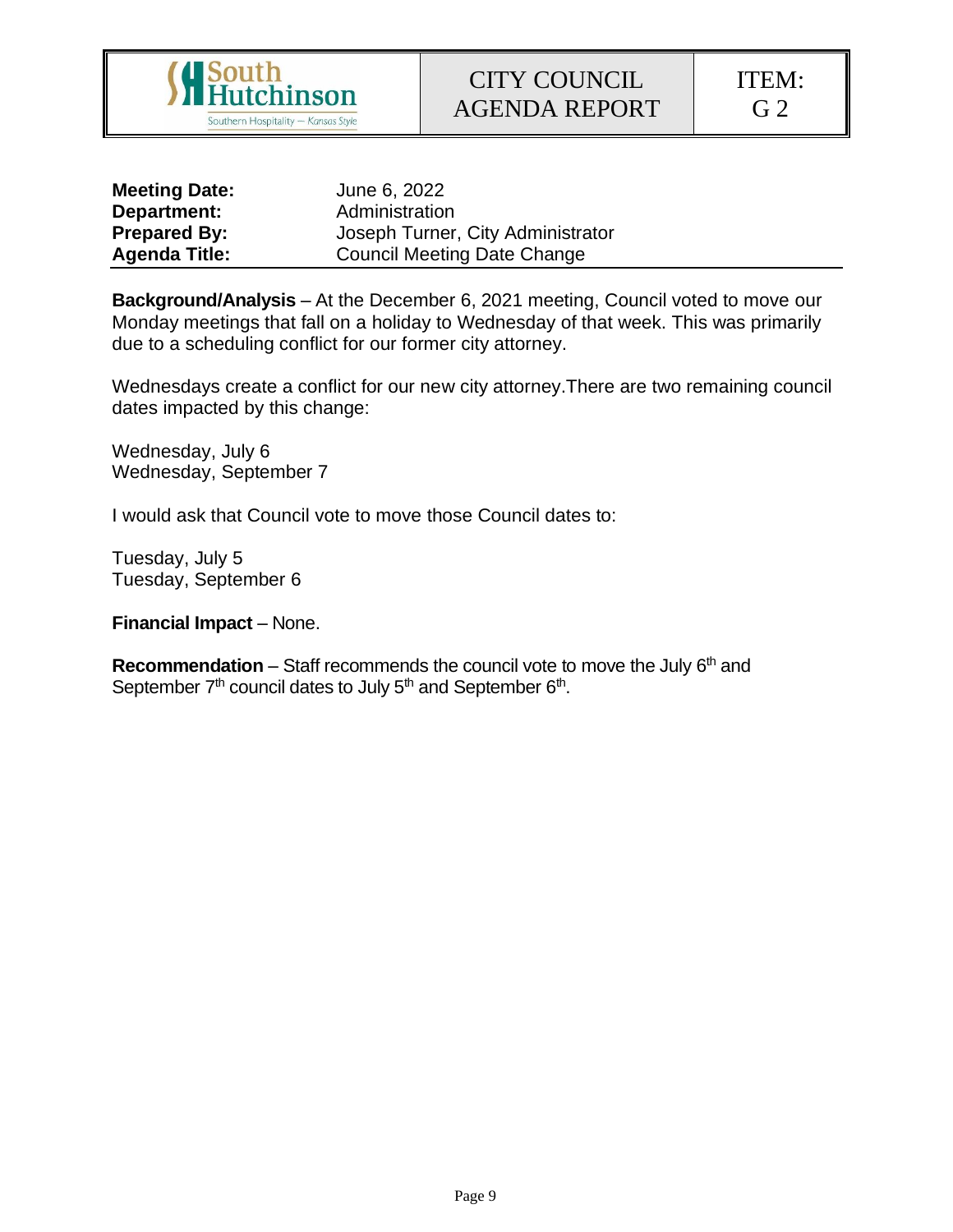

ITEM: H 1

| <b>Meeting Date:</b> | June 6, 2022                      |
|----------------------|-----------------------------------|
| Department:          | Administration                    |
| <b>Prepared By:</b>  | Joseph Turner, City Administrator |
| <b>Agenda Title:</b> | Independence Day Fireworks Show   |

**Background/Analysis** – City staff have been working to coordinate our Independence Day Fireworks Show for Saturday, July 2. The festivities will begin at 5 p.m. until the fireworks show begins at approximately 9:30 p.m.

Here is an update on some items:

#### **Food**

ONEOK: Providing free water, hot dogs, and chips (while supplies last) Los Mariachis Food Truck

With the free food offered by ONEOK and Gambino's Pizza nearby, we have not aggressively pursued inviting additional food trucks because we do not know what our crowd size will be.

Chief Pickering has been working on recruiting a shaved ice/dessert truck.

#### **Music/Advertising**

Ad Astra Radio will be on hand to play music from 5 to 9 as part of a live remote and advertising package. Those ads should start running about 10 to 14 days before the event.

We should also have some ads on Eagle Radio stations thanks to Market South Hutch.

#### **Activities**

We have ordered three inflatable bounce houses for the toddlers and younger kids. We have also ordered two large inflatable obstacle courses for the older kids. And we have also ordered a 25-foot rock climbing wall.

#### **Fireworks Show**

We have planned for a 20-minute fireworks show to start around 9:30 p.m. with the launch site being the large open field west of the baseball diamonds. The fireworks are sponsored by Market South Hutch.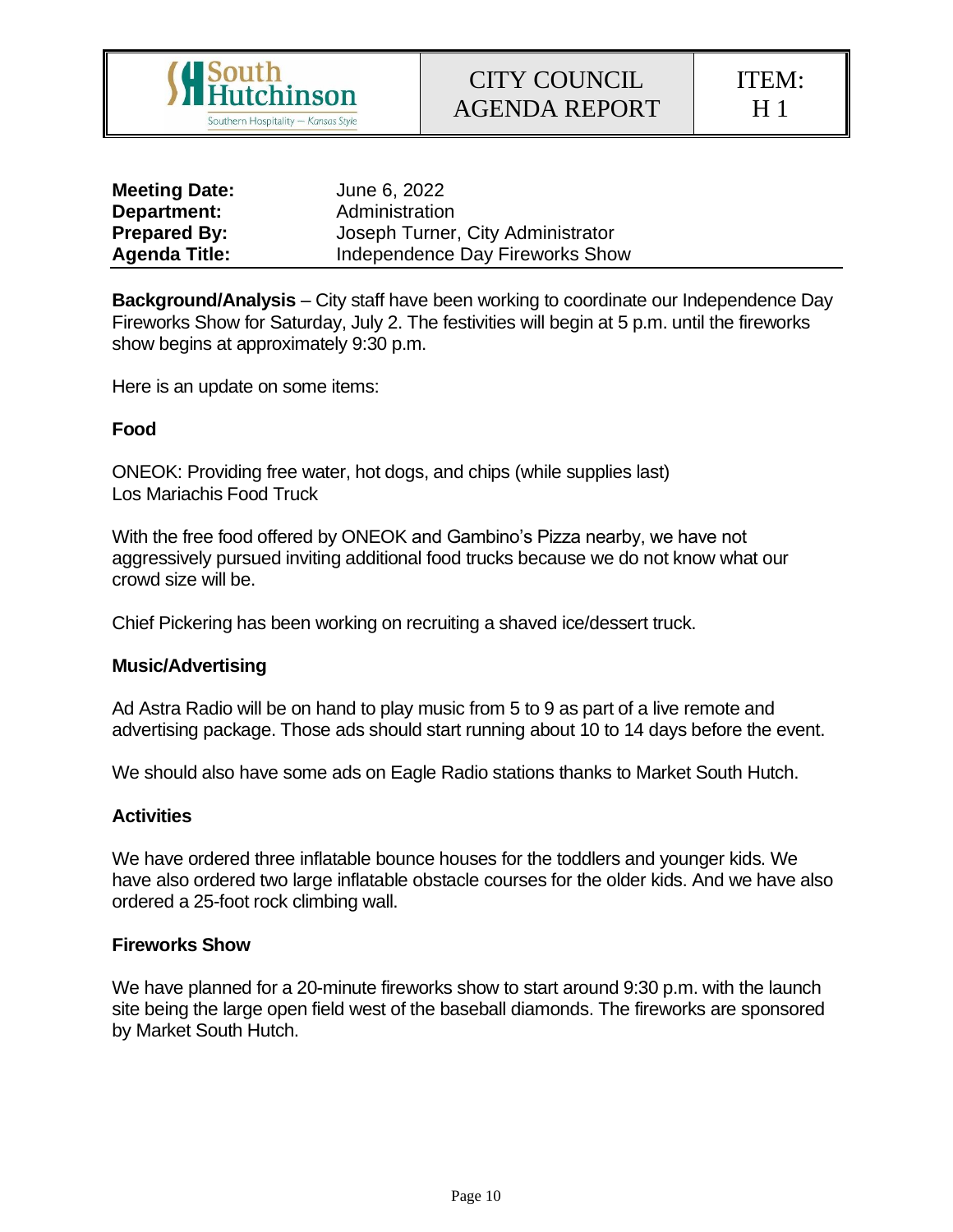| 2022 Water Usage (gal.) |             |             |             |              |  |
|-------------------------|-------------|-------------|-------------|--------------|--|
|                         | Well #3     | Well #4     | Well #5     | <b>Total</b> |  |
| January                 | 3,901,600   | 10,857,400  | 5,757,600   | 20,516,600   |  |
| February                | 274,300     | 12,465,100  | 6,934,000   | 19,673,400   |  |
| March                   | 60,500      | 13,965,900  | 7,496,700   | 21,523,100   |  |
| April                   | 38,500      | 14,306,200  | 9,280,400   | 23,625,100   |  |
| May                     | 51,000      | 14,855,200  | 9,563,700   | 24,469,900   |  |
| June                    | 0           |             |             |              |  |
| July                    | $\Omega$    | 0           | 0           | O            |  |
| August                  | 0           | 0           | 0           | 0            |  |
| September               | 0           | 0           | 0           | 0            |  |
| October                 | $\Omega$    | 0           | 0           | 0            |  |
| November                | $\Omega$    | 0           | 0           | O            |  |
| December                | $\Omega$    | 0           | 0           | O            |  |
|                         | 4,325,900   | 66,449,800  | 39,032,400  | 109,808,100  |  |
|                         |             |             |             |              |  |
| Auth. Qty.              | 139,610,000 | 144,310,000 | 148,110,000 | 349,433,000  |  |
| Amt. to                 |             |             |             |              |  |
| Perfect                 | n/a         | 77,860,200  | 109,077,600 | n/a          |  |

# **Monthly Water Rights Perfection Report**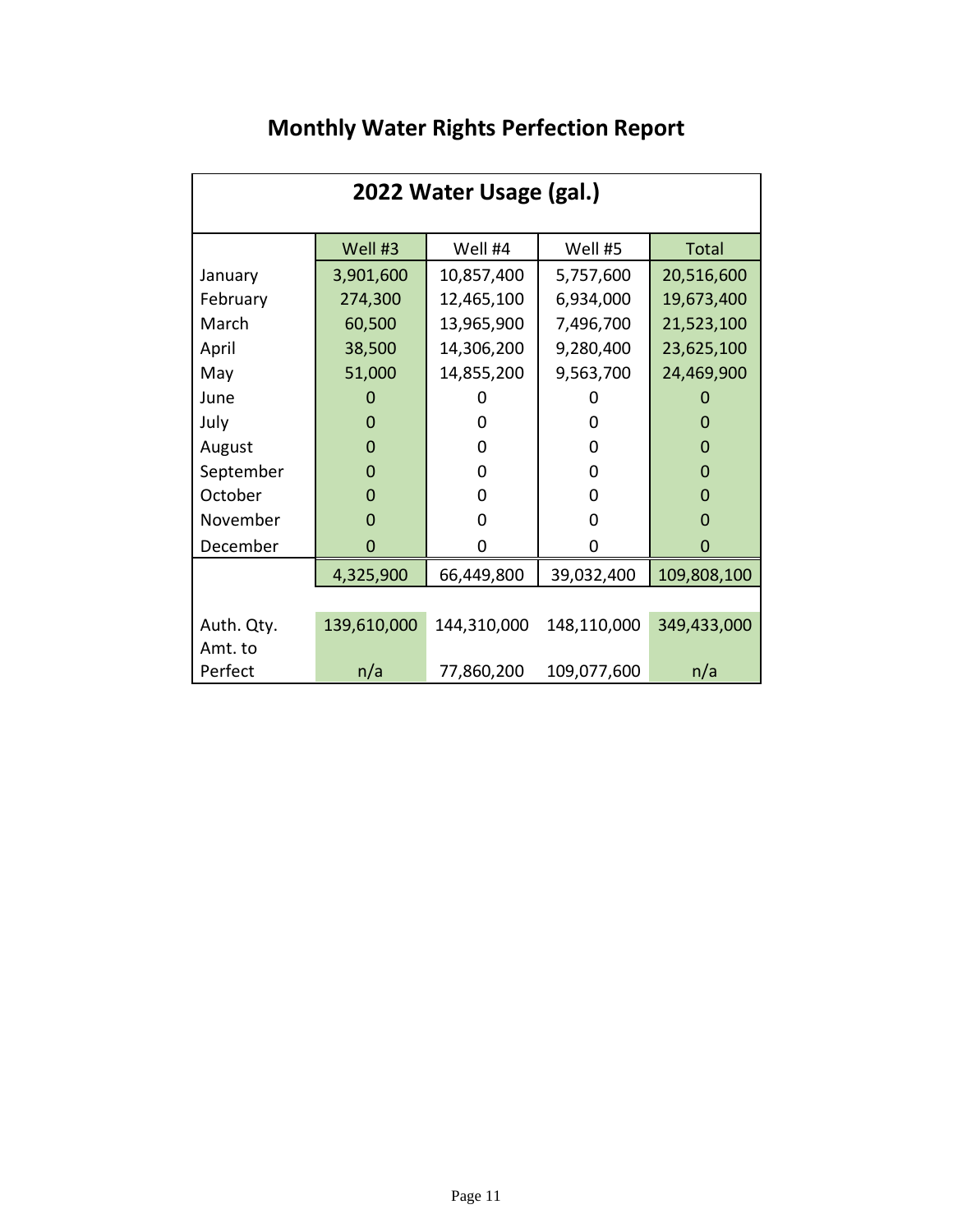

## PUBLIC WORKS REPORT

To: Honorable Mayor and City Council From Ronnie Pederson, Public Works Superintendent Re: Public Works Superintendent report for June 6<sup>th</sup>, 2022, City Council Meeting Date: June 3<sup>rd</sup>, 2022

## Streets

- Cleaned ditches on Glass Manor.
- Cleaned ditches at  $3^{rd}$  and Elm.
- Cleaned ditches at D and Adams.
- Tractor mowing.
- Mowed irrigated city properties.
- Mowed rough cut city properties.
- Replaced radiator in blue 2004 chevy flatbed pickup.
- Cleaned and greased mowers.
- Repaired playground equipment at splash park/Cleaned. Opened splash park on Friday the 27<sup>th</sup>.
- Filled potholes in alleys.
- Built new portable stop signs.
- Worked on Vactor.
- Street Sweeping.
- Repaired door and handle on sewer service truck.
- Repaired door at community building and restroom repairs.
- Crack sealing has started, beginning on the south side of town.
- Ball Park fence repairs completed at ball field from windstorm.

## **Water**

- Weekly checks and inspections completed.
- Cleaned and inspected water tower transducers.
- Red tag shut offs and turn on.
- Flushed dead ends.
- Repaired water leak on Prosperity Drive.
- Repaired irrigation line at city hall.
- Checked multiple water meters for high water usage or no reads.
- Compiled data for GIS asset management.
- 9 Wabash water meter setter repair.
- Checked water service at 19 James way.
- Lead and copper revision school in McPherson. (Ronnie/Bart)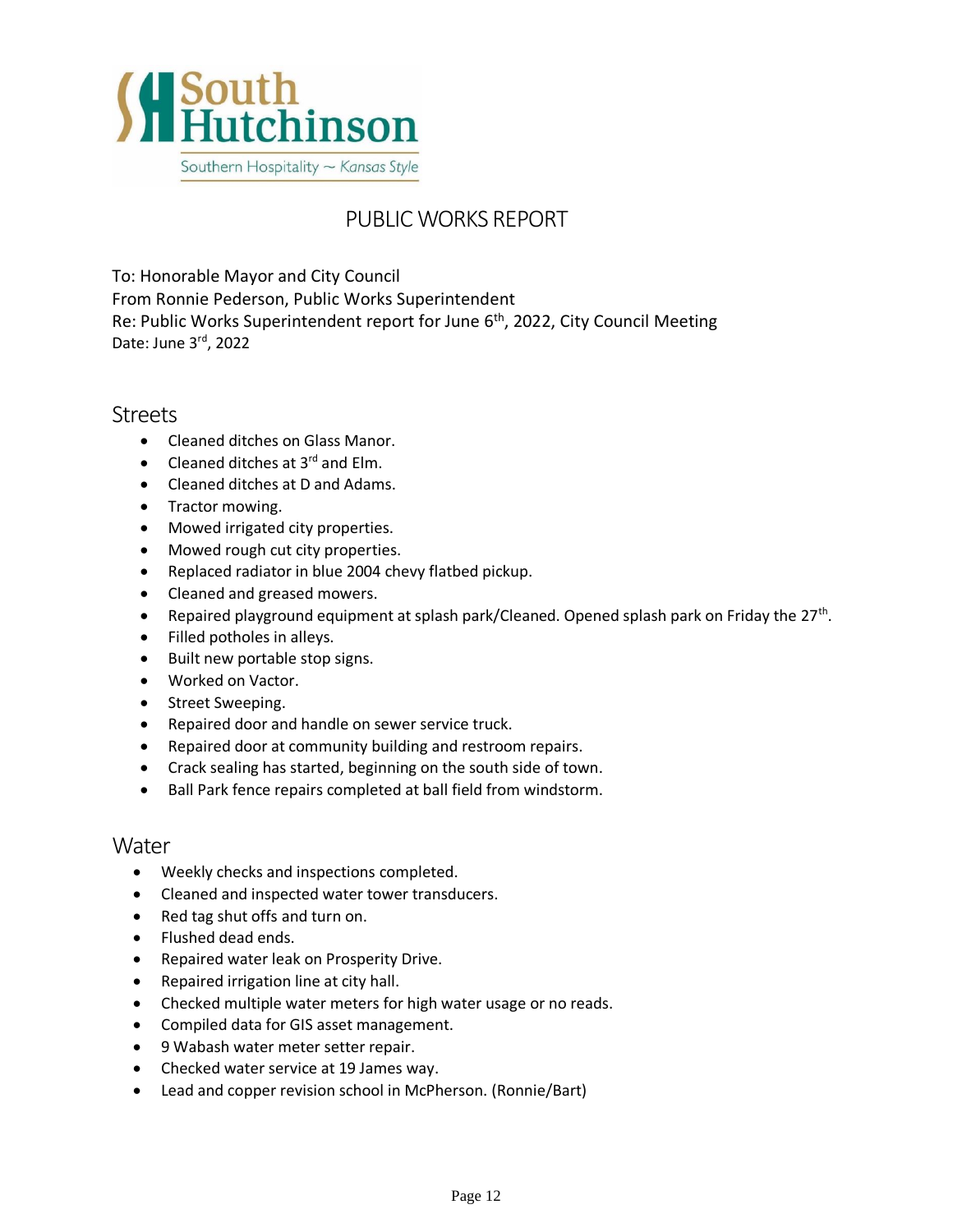## Public Works Report (cont.)

## **Wastewater**

- Daily and weekly checks and inspections.
- Monthly KDHE state wastewater samples collected and sent for analysis.
- Monthly maintenance at treatment facility and lift stations completed.
- Pressed and wasted sludge at wastewater facility.
- Replumbed and replaced wash water booster pump in press room at wastewater facility.
- Rodded sewer line on North Maple.
- Compiling data for GIS asset management.
- Replaced check valve o rings at Wilbeck lift station and pulled and unplugged pump impellers.
- Wastewater plant generator maintenance completed. Ordered control board for control panel for low voltage reading issues.
- Zenor electric worked on VFD on sludge pump in the sludge handling facility and is working on a quote for replacement.
- Sturdi built replaced the door on the Equipment storage building that was damaged in the windstorm.
- Clean infusion has completed the aeration basin diffuser project at the wastewater facility.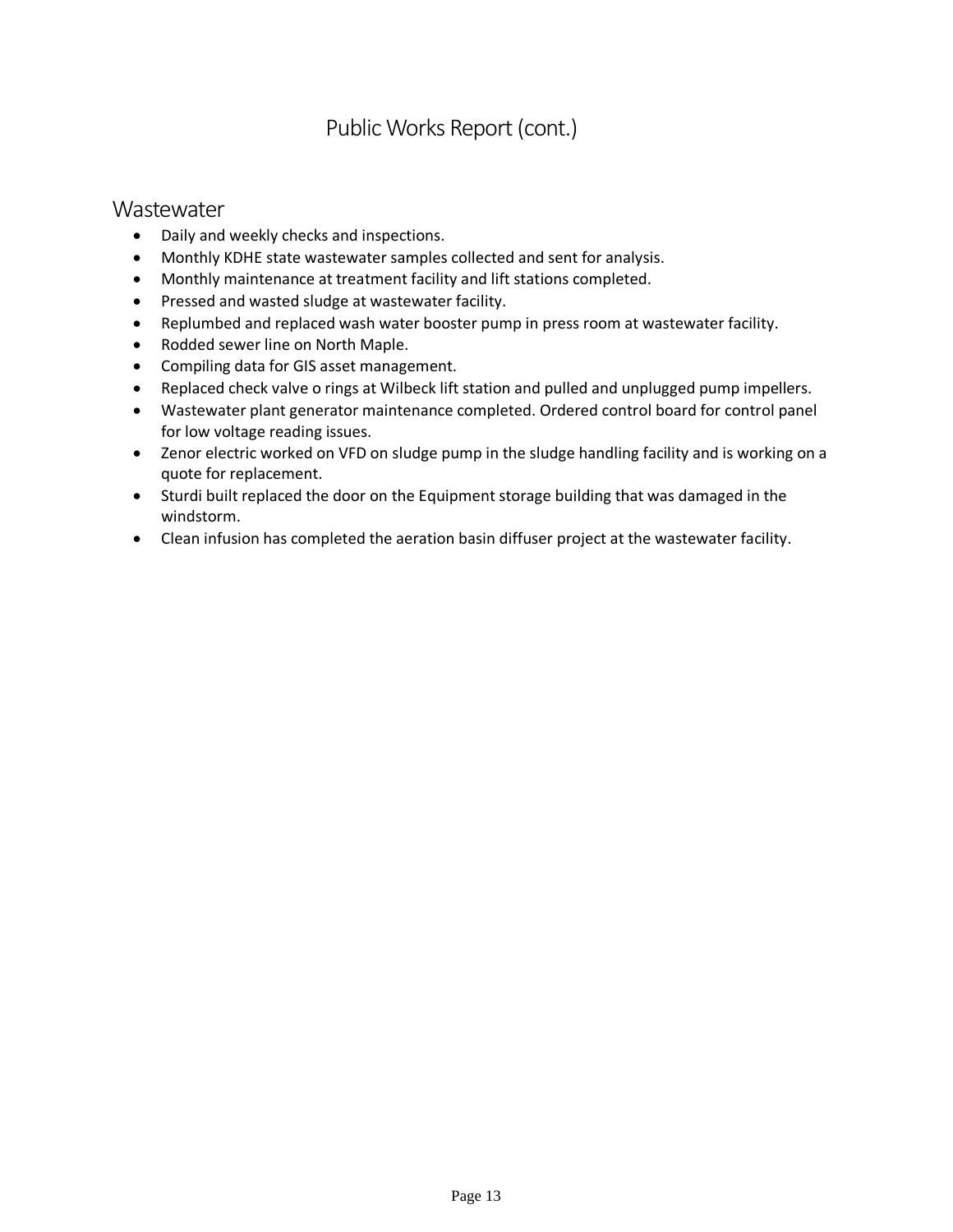

## **Fire Department**

2 South Main South Hutchinson, KS 67505 Office: 620-663-7104 Fax: 620-662-3030

# Activity Report June 6<sup>th</sup>, 2022

- 7 total Fireworks applications with approved site plans.
- Attending an ISO Class in Manhattan on June 28th
- $\bullet$  2<sup>nd</sup> Future Female Firefighter Camp will be June  $10^{th}$  through June  $12^{th}$
- Finishing up hose testing and documenting
- The Fire School in May was a huge success for training. There were 30 to 35 firefighters from all over the state that attended training with SHFD.
- June 1<sup>st</sup> MES was out for our Annual Air Pack testing. We need to replace 2 air packs on our Rescue. The SCBA packs are so old that the

technician said the parts are obsolete. I will have quotes at the next meeting.

- June 5<sup>th</sup> Stop by the station and join us for our first Pancake Feed.
- Working with the county fire departments on hydrostatic testing on air tanks and scheduling quarterly combined district training.
- South Hutchinson Kids school will be touring the station on June  $15<sup>th</sup>$
- Annual Pump and Ladder testing will be set up with HFD and the county districts this Aug.



| <b>Calls for May 2022</b>  |                 |
|----------------------------|-----------------|
| Canceled En Route          | 1               |
| <b>EMS</b> Incident        | 28              |
| <b>Assist EMS Crew</b>     | 1               |
| Public Assist              | 3               |
| Lift Assist                | $\overline{2}$  |
| <b>Building Fire</b>       | 1               |
|                            | <b>36 Calls</b> |
| <b>Total for 2022: 269</b> |                 |